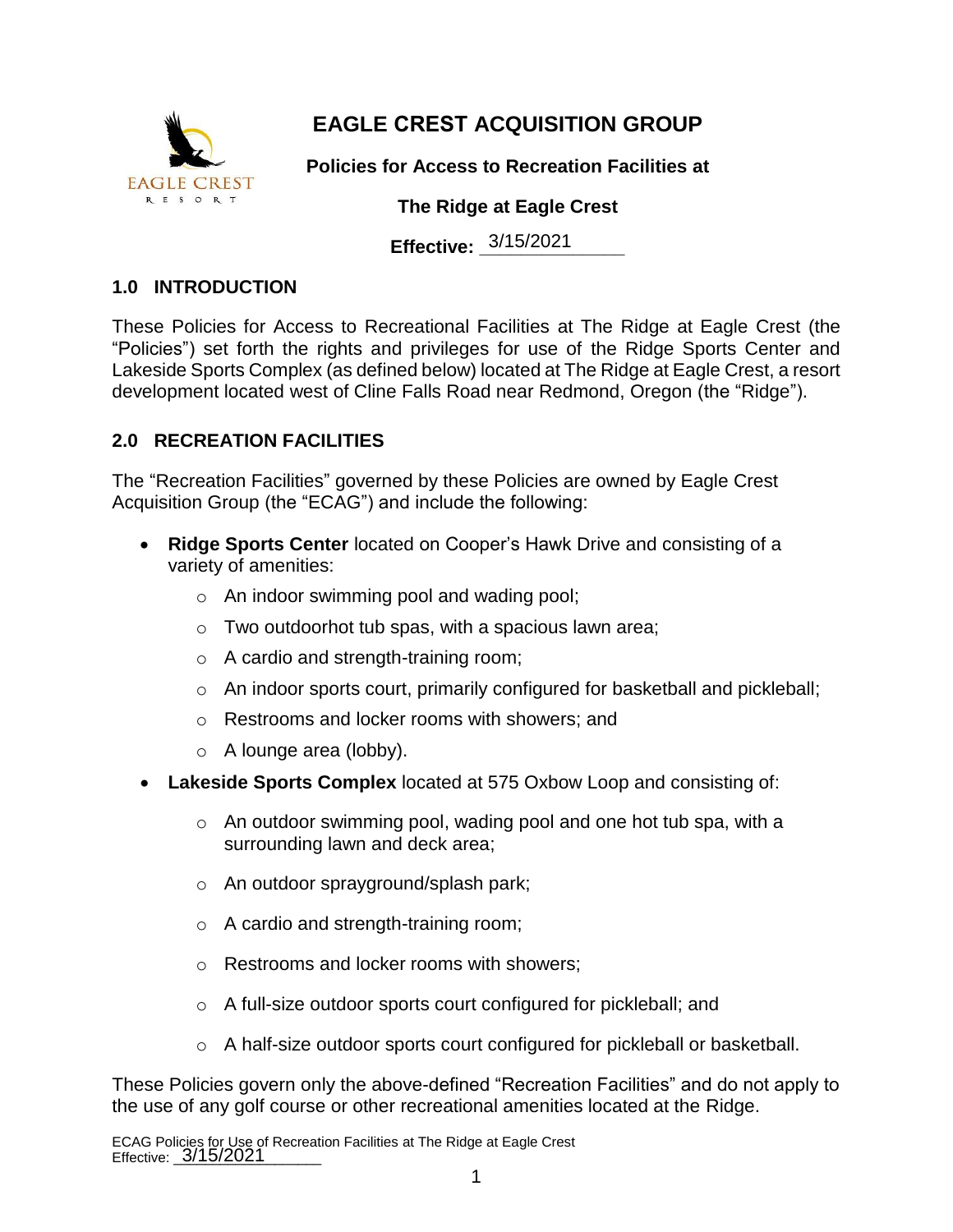#### **3.0 GENERAL DEFINITIONS**

**3.01 "Fee Schedule**" means the fee schedule attached as "Exhibit A" that specifies the fees and other charges related to access to the Recreation Facilities as permitted by these Policies.

**3.02 "JUEA"** means the Joint Use Easement Agreement dated February 18, 1998 which provides for the use of certain recreational facilities at the Resort and Ridge by Owners as defined in that Agreement. The agreement has been restated and amended numerous times. The current controlling agreement is the Second Amendment to Second Amended and Restated Joint Use Easement Agreement, dated effective November 20, 2012, as subsequently amended. The current term, as extended by mutual consent of the parties to the agreement, is for three years, expiring December 31, 2021.

**3.03 "Policies"** means these Policies for Access to Recreation Facilities at The Ridge at Eagle Crest, adopted by Eagle Crest Acquisition Group, which may be amended from time to time under the terms herein and according to the JUEA.

**3.04 "Resort**" means the destination resort development known as Eagle Crest Resort consisting of approximately 500 acres and located on the east side of Cline Falls Road near Redmond, Oregon.

**3.05 "Ridge**" means the destination resort development known as The Ridge at Eagle Crest consisting of approximately 1,700 acres and located on the west side of Cline Falls Road near Redmond, Oregon.

**3.06 "Resort Manager"** means the entity authorized by ECAG to manage the Recreation Facilities, and its authorized agent or employee.

**3.07 "VROA Unit(s)"** means the 124 townhouse units located at the Resort and governed by the Amended and Restated Declaration of Covenants, Conditions and Restrictions for Eagle Crest Vacation Resort Ownership.

**3.08 "Fractional Unit"** means a living unit governed by a recorded co-ownership agreement and located within the River View Vista Estates or Fairway Vista Estates at the Resort and within the Eagle Creek or Eagle Springs Neighborhoods at the Ridge.

**3.09 "WorldMark Unit"** means a living unit owned by WorldMark, the Club, which units may be located at the Resort and Ridge.

**3.10 "ExpressPass Program"** means the program developed specifically to accommodate use and access privileges for occupants of short-term or vacation rental properties. Program information is included in Section 5.09 describing use and access privileges for Vacation Rental Occupants.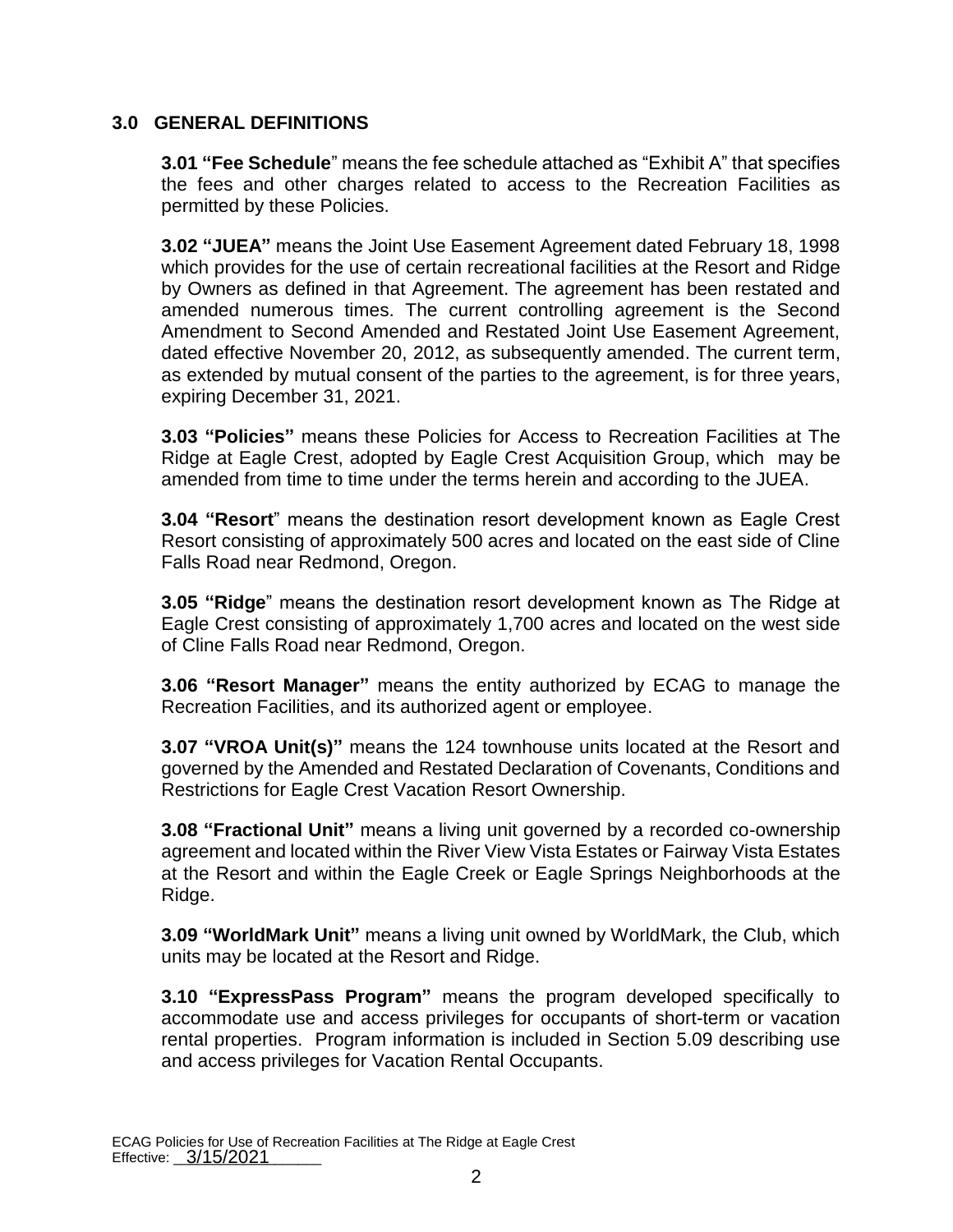**3.11 "Lodge"** means the hotel facility called "Lodge at Eagle Crest" located on Mountain Quail Drive at the Resort, which facility is operated by ECAG.

#### **4.0 DEFINITIONS OF PERMITTED USERS**

These Policies establish a variety of different privileges for use of the Recreation Facilities. These privileges, and related restrictions and fees, are extended to Permitted Users and each type of Permitted User is described below:

**4.01 "Immediate Family"** includes the Owner, his or her spouse, domestic partner, or cohabitating significant other and their unmarried children under the age of 21 and living at home, attending school on a full-time basis, or actively serving in the military.

**4.02 "Extended Family"** means the married or adult children, parents, grandparents, and grandchildren of the Owner and spouse or cohabitating significant other, and their respective spouses, domestic partners, or significant others. Unless the Extended Family member meets the definition of a "Resident", any Extended Family are treated as Guests and shall pay any applicable Guest Fees.

**4.03 "Owner" or "Owners"** means a deeded owner of a real property interest located at the Ridge and, subject to the terms and conditions of the JUEA, a deeded owner of a real property interest located at the Resort. Owners of real property interests located at the Ridge are referred to herein as "Ridge Owners". Ridge Owners and Resort Owners are only afforded use privileges to Ridge Sports Center and Lakeside Sports Complex during the term of the JUEA and subject to these Policies. WorldMark, the Club is not included in the definition of Owner for purposes of these Policies.

**4.04 "Registered Unit Occupant"** means those persons registered with a central check-in service located at the Lodge for an overnight stay in any of the following unit types: VROA Unit, Fractional Unit, and WorldMark Unit. Use privileges afforded to Registered Unit Occupants are limited to the number of occupants, including minor children, and days specified on a written pass issued by the central check-in service.

**4.05 "Registered ECAG Guest"** means registered hotel guests of the Lodge and registered ECAG rental program guests. Use privileges afforded to Registered ECAG Guests are limited to the number of occupants, including minor children, and days specified on a written pass issued by the ECAG front desk check-in servicelocated at the Lodge.

**4.06 "Resident(s)"** means those persons who are not Owners or Immediate Family members but who are residing full-time at a residence located at the Resort or Ridge and who meet the definition of Extended Family, or are live-in domestic and caregiver help.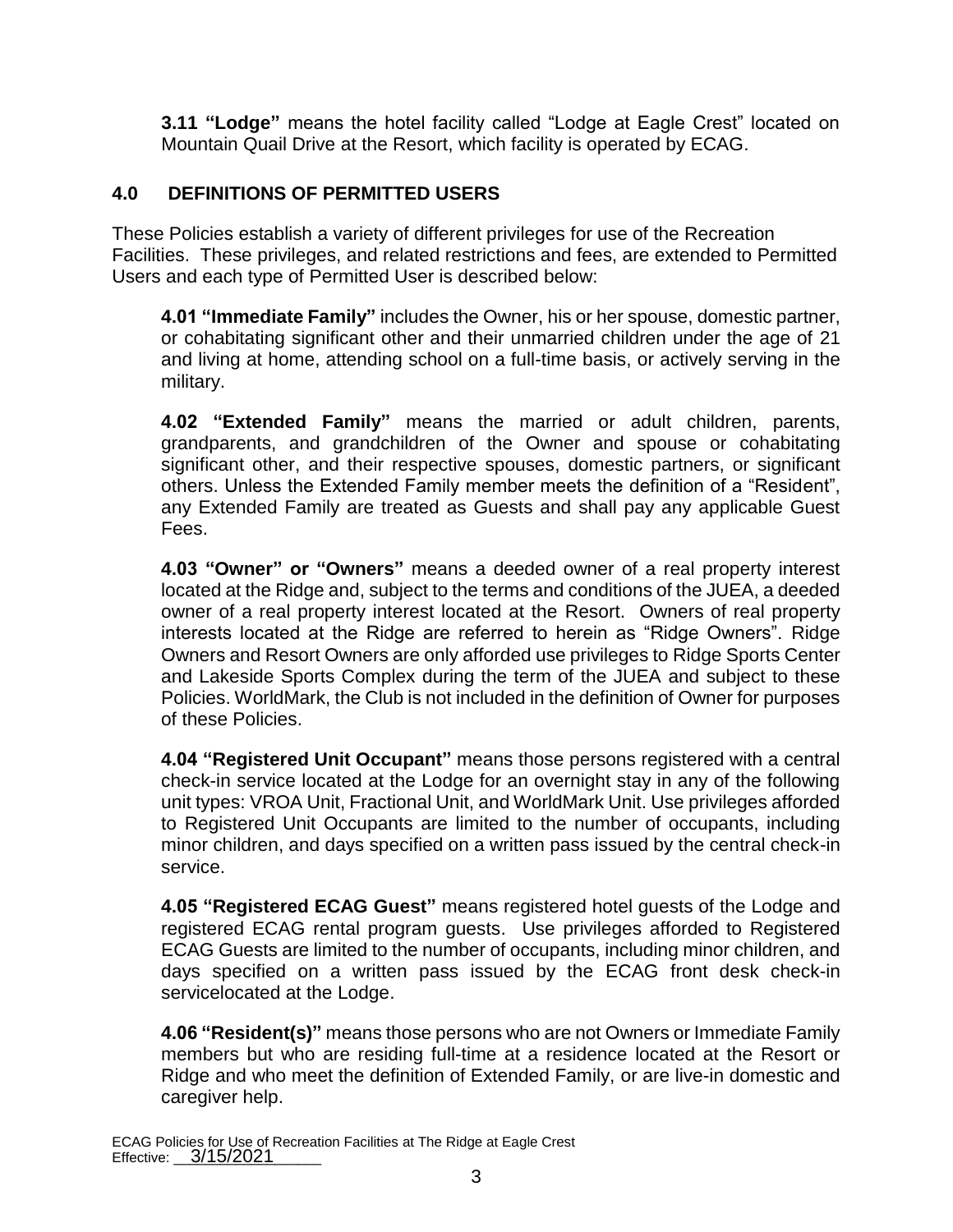**4.07 "Resident Tenant(s)"** means those persons who are residing full-time at a residence located at the Resort or Ridge renting or leasing such residence from an Owner for a period of six consecutive months or longer pursuant to a written rental or lease agreement, a copy of which has been provided to Resort Manager.

**4.08 "Resort Employee(s)"** means those individuals currently employed by Eagle Crest Management, LLC or Eagle Crest Acquisition Group, LLC.

**4.09 "Vacation Rental Occupant"** means those persons, other than Registered ECAG Guests, occupying a residential property located at the Resort or Ridge for a short-term stay, on a nightly, weekly, or monthly basis less than six months, pursuant to a rental agreement directly with an Owner or Owners' rental management service.

**4.10 "VROA Owner"** means the Owner of a real property interest in a VROA Unit.

**4.11 "Class or Lesson Participant"** means those individuals attending a fitness class or lesson offered only by those licensed instructors authorized by the Resort Manager to teach such classes and provide lessons at the Recreation Facilities and who do not meet the definition of any other Permitted User status.

**4.12 "Guest(s)"** means those individuals granted access to Recreation Facilities under the terms, conditions, restrictions, and fees specified in the Use and Access Privileges section of these Policies.

### **5.0 USE AND ACCESS PRIVILEGES**

**5.01 Owners:** Except as otherwise provided herein, Owners and their Immediate Family have use and access privileges to Recreation Facilities subject only to hours of operation and specific rules for facilities such as age restrictions, court reservation requirements, etc. Such rules will be posted or otherwise available at the Recreation Facilities and may be amended from time to time by ECAG and/or its Resort Manager. Immediate Family members between the ages of 14 and 21 are required to obtain a Minor Card to access the facility unaccompanied by the Owner. Proof of age and address will be required before Minor Cards are issued. Minor Cards do not carry Guest access privileges.

**5.02 Multiple Owners of Deeded Interest:** For each deeded ownership interest, a maximum of two deeded owners may be designated as "Owner(s)" for purposes of these Policies. This designation may be changed annually by written notice to ECAG. Fees may be charged for the change in designation as specified in the Fee Schedule.

**5.03 Entity Ownership:** A real property interest may be held in the name of a legal entity such as a corporation, partnership, company, trust or other form of multiple ownership (collectively, the "entity"). The entity may designate by written notice to ECMA one individual as Owner who, with his or her Immediate Family, will have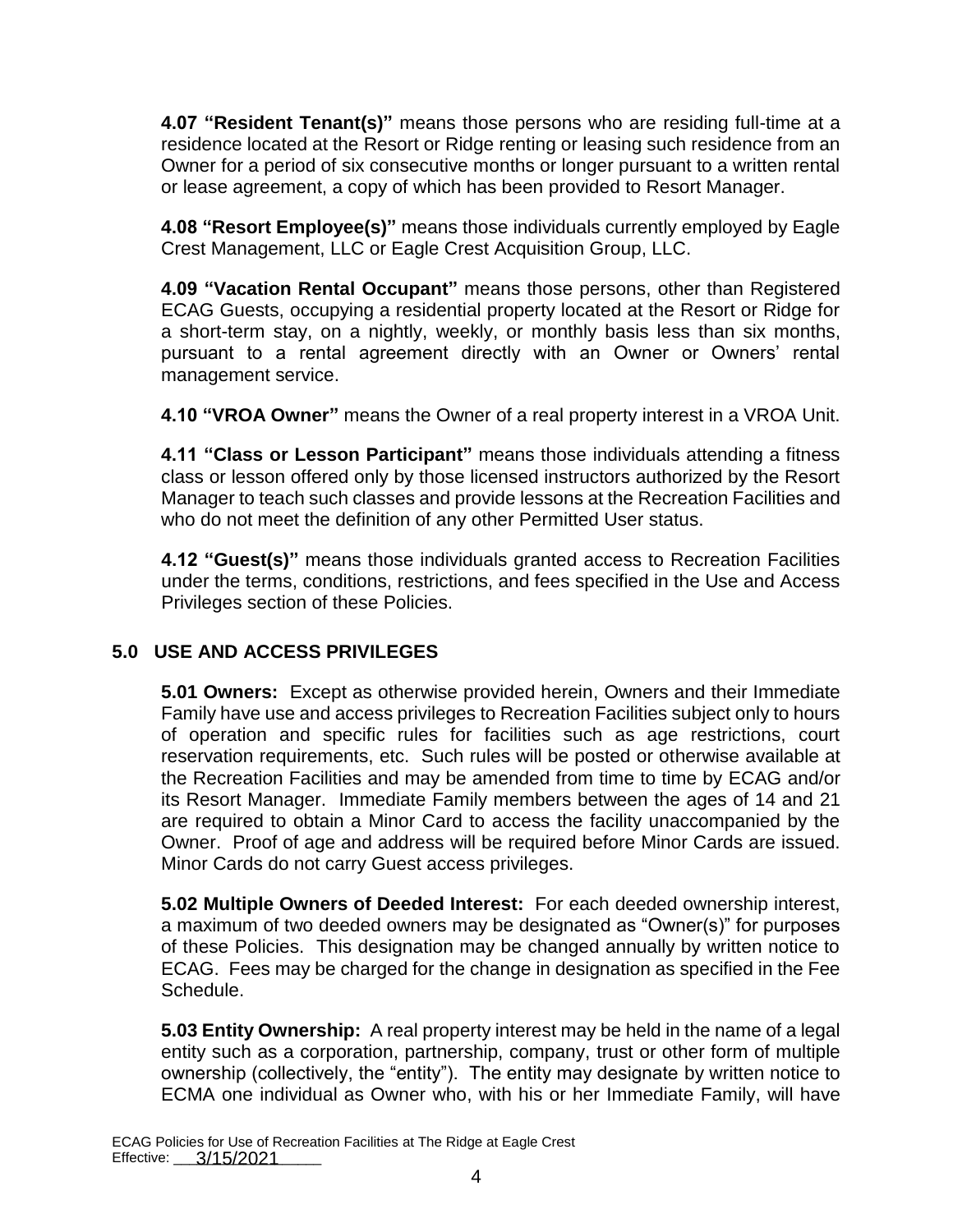the designated access privileges to the Recreation Facilities. The entity may change the designated individual prior to the start of each calendar year upon payment of the redesignation fee listed in the Fee Schedule.

**5.04 Residents:** Resident status affords an individual the same use and access privileges as an Owner; provided, however, the use and access privileges are for the individual only and do not extend to Immediate Family members. Nor does a Resident have the privilege of bringing any Guests to the Recreation Facilities. To secure Resident status and a Resident ID card, an individual must meet the requirements specified in Section 4.06, which status must be confirmed in writing by the Owner of the residence. Residents will be required to provide proof of identity, age, and home address. A Resident ID card will be issued for a period of 12 months after which time Resident status must be re-established. A fee for Resident ID cards will be charged and is listed in the Fee Schedule.

**5.05 Resident Tenants:** Subject to the limitations provided herein, Resident Tenant status affords an individual the same use and access privileges as an Owner. To obtain Resident Tenant status, the Owner of the residence must provide a signed written rental or lease agreement evidencing a lease term of no less than six months and naming the Resident Tenant. A month-to-month rental agreement does not qualify. In addition, the Owner must surrender their Owner ID cards and any use and access privileges to the Recreation Facilities for the term of the rental or lease agreement. Provided these conditions are met, up to two Resident Tenant ID cards will be issued (adults age 21 or older) plus up to four Minor Resident Tenant ID cards for children of Resident Tenants between the ages of 14 and 21. Minor Resident Tenant ID cards do not carry Guest access privileges. The Resident Tenant ID cards will be effective for the term specified in the rental or lease agreement up to a maximum of 12 months after which time Resident Tenant status must be re-established. A fee for a Resident Tenant ID cards will be charged and is listed in the Fee Schedule.

**5.06 Registered Unit Occupants:** Registered Unit Occupants are afforded use and access privileges to Recreation Facilities subject only to hours of operation and specific rules for facilities such as age restrictions, court reservation requirements, etc. for the duration of their registered occupancy. No additional fees are charged to Registered Unit Occupants.

**5.07 Registered ECAG Guests:** Registered ECAG Guests are afforded use and access privileges to the Recreation Facilities subject to hours of operation and specific rules for facilities such as age restrictions, court reservation requirements, etc. for the duration of their registered occupancy.

**5.08 VROA Owner Day Use:** VROA Owners only have access to the Ridge Sports Center and Lakeside Sports Complex when occupying a VROA Unit. VROA Owners must contact the Sports Center operated by the Eagle Crest Master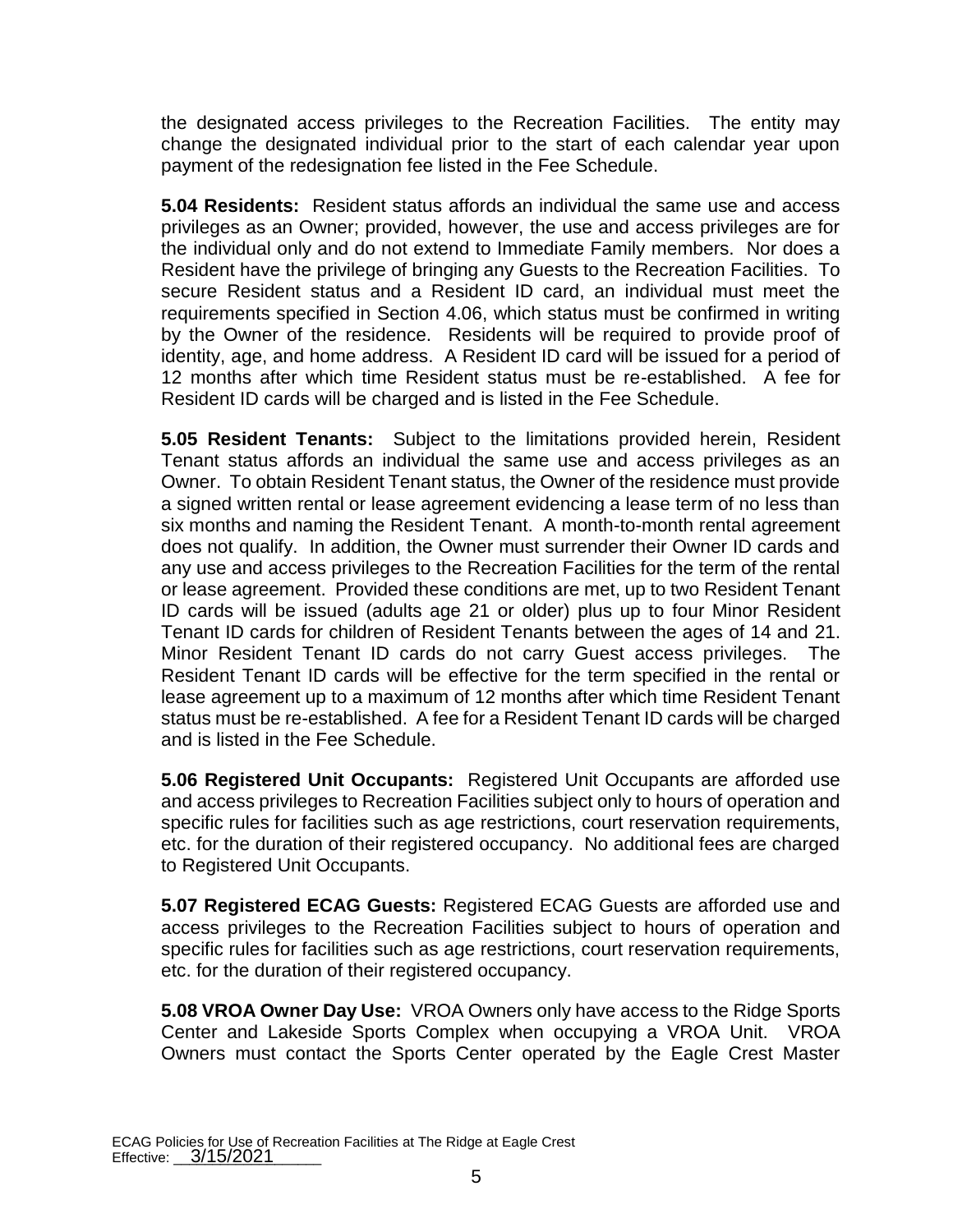Association and located at the Resort to determine if day use privileges are available at that facility.

**5.09 Vacation Rental Occupants:** To secure use and access privileges to Recreation Facilities for Vacation Rental Occupants, the Owner of the vacation rental residence must register the residence in the ExpressPass Program. Registration in the program requires the purchase of a minimum of six ExpressPass Cards for use by Vacation Rental Occupants, which cards are effective for the calendar year in which they are issued. Additional ExpressPass Cards over the minimum may be purchased up to a maximum of 10. The cards are to be managed by the Owner or Owner's rental manager and kept in the residence. In the event a short-term rental occupancy exceeds the number of purchased ExpressPass Cards the Owner or Owner's rental manager may request an ExpressPass Day Use Card for the duration of that occupancy. Fees for ExpressPass Cards and ExpressPass Day Use Cards are listed in the Fee Schedule.

**5.10 Resort Employees:** The Resort Manager is authorized to allow Resort Employees to use Recreation Facilities provided the usage is managed to minimize impacts on usage by Permitted Users. Resort Employees must call the Sports Center they wish to use prior to arrival to inquire if usage will be permitted. If permitted, a Resort Employee will be allowed to be accompanied by his or her spouse or significant other and their dependent minor children, or alternatively one guest. Weekend usage of pools and spas should not be expected during the summer season (Memorial Day to Labor Day). If a Resort Employee meets the definition of another Permitted Users status, the applicable Permitted User status will apply to that individual.

**5.11 Class or Lesson Participant:** The Resort Manager has the authority to designate certain fitness classes and/or lessons as being open to Class or Lesson Participants. This may be a daily determination based on space availability. Class or Lesson Participants are required to sign registration documents (including a waiver of liability) and make all necessary payments at the time of check-in for the class or lesson. Class or Lesson Participants may only access that portion of the Recreation Facilities in which the class or lesson is being held and restroom facilities and only for the duration of the class or lesson, as applicable. All other areas of the Recreation Facilities are off-limits to Class or Lesson Participants. Violation of these Policies will result in forfeiture of class and/or lesson attendance opportunities.

**5.12 Guests:** Access privileges extended to Guests are specific only to certain Permitted Users as described in this Section 5 "Use and Access Privileges". For those Permitted Users who are allowed to bring Guests, the following restrictions apply. See the Fee Schedule for Guest Fees.

**5.12.1 Owner Guest – Accompanied:** An Owner may bring up to six Guests who must be accompanied by the Owner at all times while using the Recreation Facilities, subject to frequency limitations, fees and other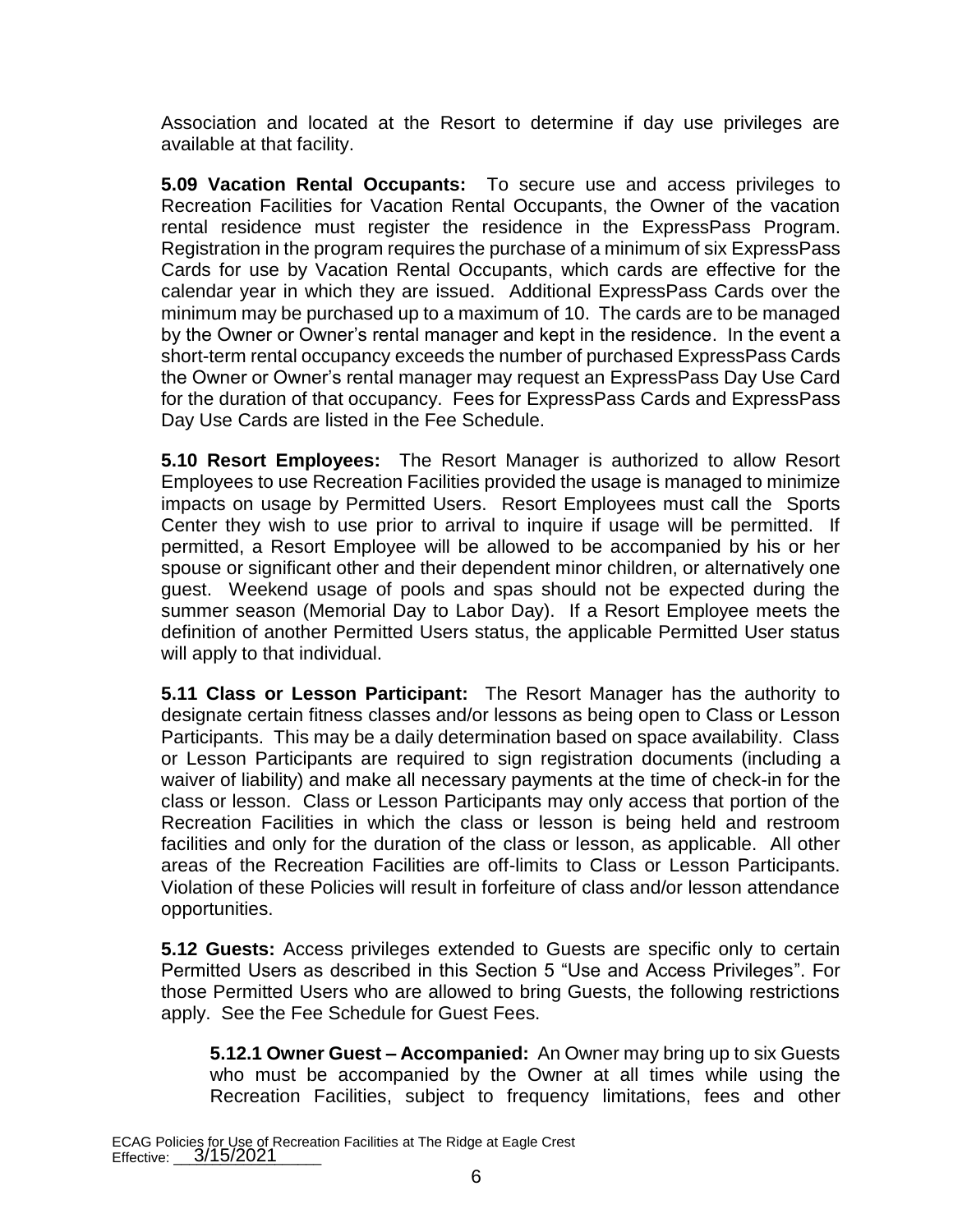restrictions as provided in the Fee Schedule. Guests must be registered with the sports center check-in desk by the Owner and must provide valid photo identification to obtain Guest Access.

**5.12.2 Owner Guest – Unaccompanied:** This Guest privilege is intended for temporary houseguests of Owners who are not residing at the property in exchange for rental or any other items of value. To obtain access to the Recreation Facilities for Guests not being accompanied by the Owner, the Owner must request a validation certificate from the Ridge Sports Center check-in staff at least 72 hours prior to the houseguest arrival date. The validation certificate will specify the names of all houseguests, the dates of their visit, and a signed statement confirming the visit is not related to rental activity or in exchange for any other items of value. In addition, the Owner must provide the Guest with their personal Owner ID card. The Guest will be required to show the Owner's ID card and the validation certificate at each visit to the Recreation Facilities. The number of validation certificates issued per Owner per calendar year is restricted as listed in the Fee Schedule.

**5.12.3 Resident Tenant Guest:** The Guest privileges described for "Owner Guest – Accompanied" and "Owner Guest – Unaccompanied" apply to the Resident Tenant.

**5.12.4 Registered Unit Occupant Guest**: A Registered Unit Occupant may bring up to 6 (six) Guests who must be accompanied by the Registered Unit Occupant at all times and pay a Registered Unit Occupant Guest fee listed in the Fee Schedule. Guests must be registered with the a sports center checkin desk (any of them) by the Registered Unit Occupant.

**5.12.5 Resort Employee Guest**: As defined in Section 4.08, a Resort Employee may elect to bring one Guest instead of any Immediate Family members while accessing the Recreation Facilities as a Resort Employee Permitted User. No fee will be charged for this Guest access, although the Resort Employee Guest must be accompanied by the Resort Employee at all times.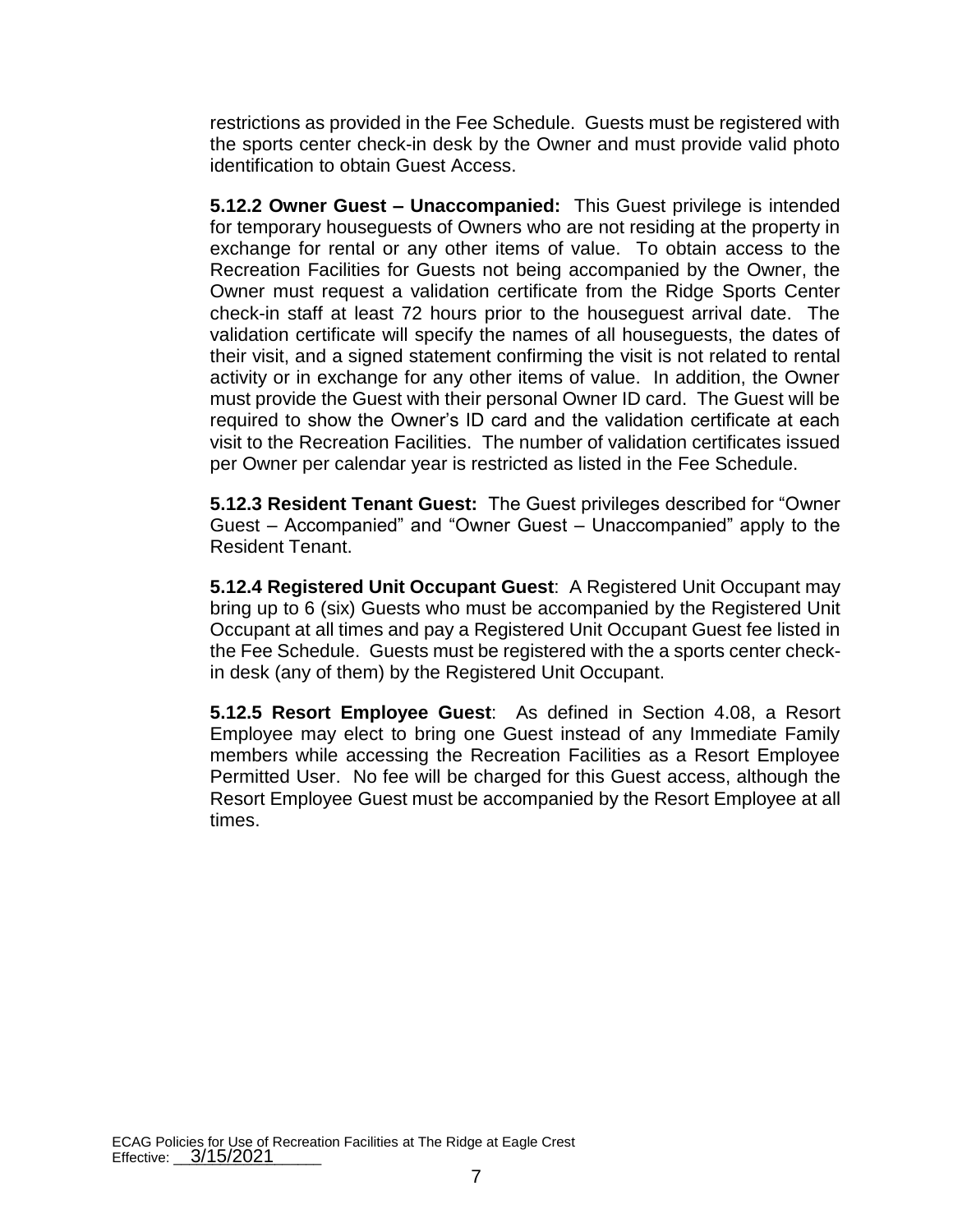

### **EAGLE CREST ACQUISITION GROUP**

**EXHIBIT A TO Policies for Access to Recreation Facilities at The Ridge at Eagle Crest Schedule of Fees, Charges, and Restrictions \_\_\_\_\_\_\_\_\_\_\_\_\_\_\_\_ 2021**

\_\_\_\_\_\_\_\_\_\_\_\_\_\_\_\_\_\_\_\_\_\_\_\_\_\_\_\_\_\_\_\_\_\_\_\_\_\_\_\_\_\_\_\_\_\_\_\_\_\_\_\_\_\_\_\_\_\_\_\_\_\_\_\_\_\_\_\_\_\_\_\_\_\_\_\_\_\_\_\_\_\_\_\_\_\_\_\_\_\_\_\_\_\_\_\_\_\_\_\_\_\_\_\_\_\_\_\_\_\_\_\_\_\_\_\_\_\_\_\_

## *Permitted Users*

| <b>Permitted User Category</b>                                            | <b>Charges</b>      | Fees     |
|---------------------------------------------------------------------------|---------------------|----------|
| Owner                                                                     | Initial ID Card     | \$0.00   |
| Minor i.e.: Owner Immediate Family Member (Ages<br>$14 - 21$ <sup>*</sup> | Initial ID Card     | \$0.00   |
| Resident and Resident Tenant*                                             | Annual ID Card      | \$10.00  |
| ExpressPass Cards (6 card minimum)                                        | <b>Annual Cards</b> | \$750.00 |
| ExpressPass Card - Each Additional (maximum 4)                            | <b>Annual Cards</b> | \$125.00 |
| ExpressPass Day Use                                                       | Day Pass Per Person | \$25.00  |

*\* Photo identification and/or proof of residency required at issuance.*

## *Guest Fees \**

| <b>Guest Category</b>                       | <b>Daily Rates</b> | <b>Limitations</b>                          |
|---------------------------------------------|--------------------|---------------------------------------------|
| Homeowner Guest (Accompanied)               | \$0.00             | Up to 6 per day **                          |
| Homeowner Guest (Unaccompanied)             | \$0.00             | Max of 6 per day; 6<br>requests per year ** |
| Homeowner Guest – after 10 visits           | \$10.00            |                                             |
| Homeowner Guest Court Use – after 10 visits | \$25.00            |                                             |
|                                             |                    |                                             |

\_\_\_\_\_\_\_\_\_\_\_\_\_\_\_\_\_\_\_\_\_\_\_\_\_\_\_\_\_\_\_\_\_\_\_\_\_\_\_\_\_\_\_\_\_\_\_\_\_\_\_\_\_\_\_\_\_\_\_\_\_\_\_\_\_\_\_\_\_\_\_\_\_\_\_\_\_\_\_\_\_\_\_\_\_\_\_\_\_\_\_\_\_\_\_\_\_\_\_\_\_\_\_\_\_\_\_\_\_\_\_\_\_\_\_\_\_\_\_\_

*\* Children under age three (3) are free in any Guest or extended family member category.*

*\*\* Restrictions apply*